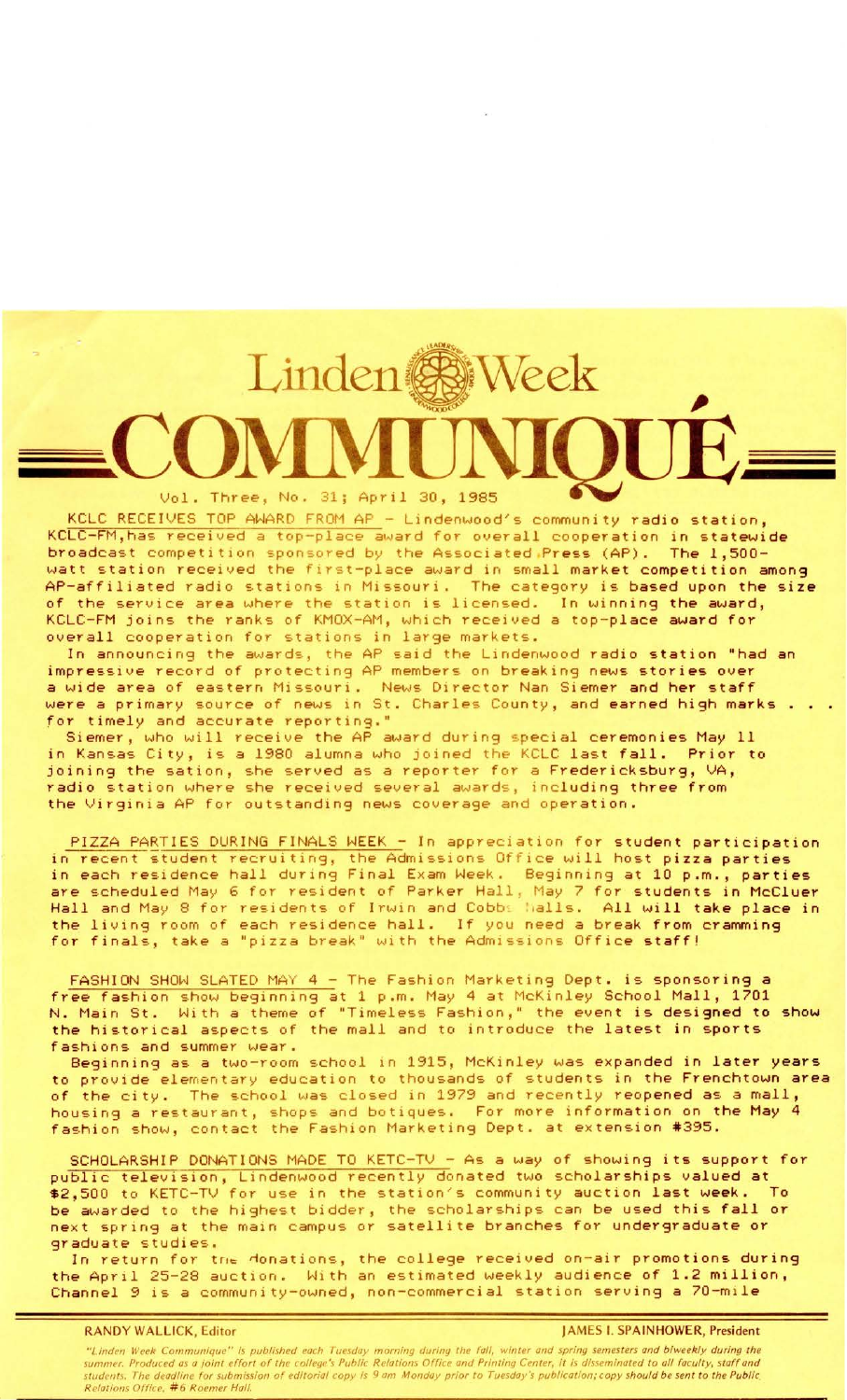## radius in metropolitan St. Louis.

Lindenwood's participation in the community auction was arranged through the PR Office in cooperation with the Scholarship Committee. This year, the committee is earmarking \$628,000 in direct support for undergraduate and graduate scholarships. Last year, the college donated \$2,000 in scholarships to the auction, becoming the first educational institution in the area to show its support for the annual fund-raising event of KETC-TV.

ADMISSIONS OFFICE POSITION ANNOUNCED - Joann C. Massmann of the Admissions Office has been named Office Manager for Student Services in Niccolls Hall, effective July 1. The appointment to the news position creates a position opening in the Admissions Office. If you're interested in further details on the position and would like to apply, contact Miriam King-Watts, dean of admissions, or call extension #213.

STUDENT RECITAL TOMORROW NIGHT - Voice students of Nancy Fleming, assistant professor of music, will present a recital Wednesday at 7:30 p.m. in Sibley Hall Chapel. Open to students, faculty and staff as well as the community, this free event will feature musical selections ranging from both classical and popular repertories.

FINAL PERFORMANCES OF 'CABARET' MAY 3-4 - Final performances of the musical "Cabaret," the last mainstage production this semester, are slated at 8 p.m. Friday and Saturday at Jelkyl Theatre. Based upon the book by Joe Masteroff, music by John Kander and lyrics by Fred Ebb, "Cabaret" takes place in Germany in the 1930s when fun, decadence and politcis were often one and the same. Popular musical selections in this Performing Arts Dept. production include the title song, "Cabaret," and "Married," "Tomorrow Belongs to Me" and "The Money Song." Tickets, priced at \$5-7 each, are available at the Box Office in Roemer Hall from noon to 5 p.m. today through Friday.

LAST CHANCE FOR 'MORE POWER TO YOU' BOOKLETS - Today is your last chance to purchase KCLC's "More Power to You" Coupon Booklet. Available for \$25, the booklet contains more than \$1,100 in values, discounts and free services from merchants in St. Charles and St. Louis counties. Proceeds from sales will be used to boost the station's operating power from 1,500 to 25,740<br>watts. To order this outstanding value, call the community radio station To order this outstanding value, call the community radio station at 947-8281, extension \*260.

'SPR ING CLEANUP ' SET FRIDAY - A reminder that this Friday is "Spring Cleanup" on campus, and faculty, staff and student volunteers are needed to donate a few hours of time to working on campus grounds. The day-long event is designed to prepare the campus for spring commencement, set May 18 at 10 a.m. For all volunteers, the college is "springing" for a free hot dog roast at noon Friday. Ayres will be closed for lunch, and meals will be served outside. But, you've got to volunteer a few hours - to do so, call Jerry Rufkahr's office at extension #202 and sign up!

SENIOR ART EXHIBIT OPENS - An exhibit of mixed media art is being displayed now thro ugh May 7 in the Lower Gallery of the FAB. Part of the Art Department's Now through hay ? In the Lower dailery of the FAB: Fart of the Art Department of the Art Department of the Art Department of the Art Department of the Art Department of the Art Department of the Art Department of the Art D undergraduate degree in fine arts. Open to the campus and community without charge, it can be viewed from 9 a.m.-5 p.m. weekdays and from 1-4 p.m. on weekends. A reception is scheduled May 3 from 7-9 p.m. at the FAB.

WATKINS TO KEYNOTE GRADUATION CEREMONIES - Edward D. Watkins, vice-president of institutional development, is the commencement speaker for St. Mary's College of O'Fallon. Graduation ceremonies will take place at noon May 19.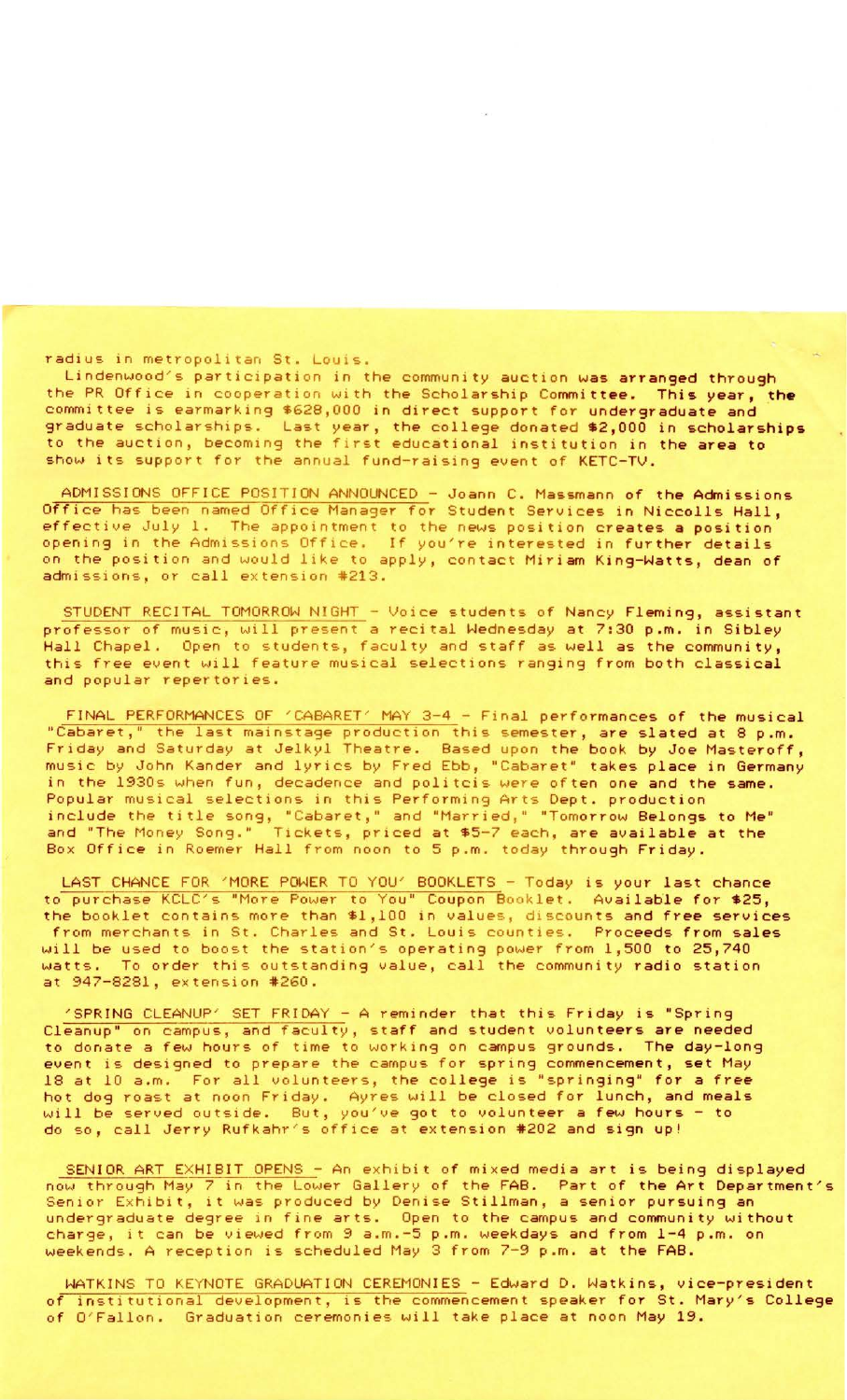## LINDENWOOD COLLEGE OF PROGRAMS AND RESIDENCES

In an effort to improve student activities and programs for next year, Carol Haukap and I have put together this questionnaire. During this time of transition, we are interested in finding out what kinds of programs and activities you are interested in seeing on campus. Please take a few minutes to fill out this questionnaire and return to me, Marilyn Morris, by Friday, May 10 at 5:00 p.m. to Box737. Thanks so much for your time.

- 1. What type of programs/activities are you interested in? Please circle.<br>dances parties lectures concerts outdoor activit outdoor activities athletics exercise groups other
- 2. When is the best time for you to attend these activities?<br>
lunchtime afternoon evening weekdays weekends afternoon evening weekdays weekends other
- 3. What building/facility would you consider the best location for these events?<br>Sibley Chapel cafeteria residence hall lounges gym MAB Lounge residence hall lounges gym MAB Ballroom other
- 4. Are you interested in Intramurals? yes no If so, what type? basketball soccer hockey table tennis<br>softball bowling tennis other other volleyball bowling tennis

When is the best time for you to participate in Intramurals?<br>lunch after dinner late evening weekends after dinner late evening weekends afternoons other

- 5. Would you be willing to assist with any of these activities? If so, in what capacity? planning public relations supervision other yes no
- 6. In your opinion, what is the most important event of the year?

Why?

If there is not one, what should it be?

- 7. Do you have suggestions for additional activities?
- 8. What is the best method of advertising to get you information on events? bulletin boards communique interplay community newspaper KCLC student newspaper other
- 9. Are you aware of the clubs/organizations on campus? yes no If so, how did you become aware of them?

If not, what would be the best method of advertising this info to you? bulletin boards communique interplay community newspaper KCLC student newspaper other

10. What kinds of clubs/organizations would you be interested in becoming a member of?

(optional)

Resident Student